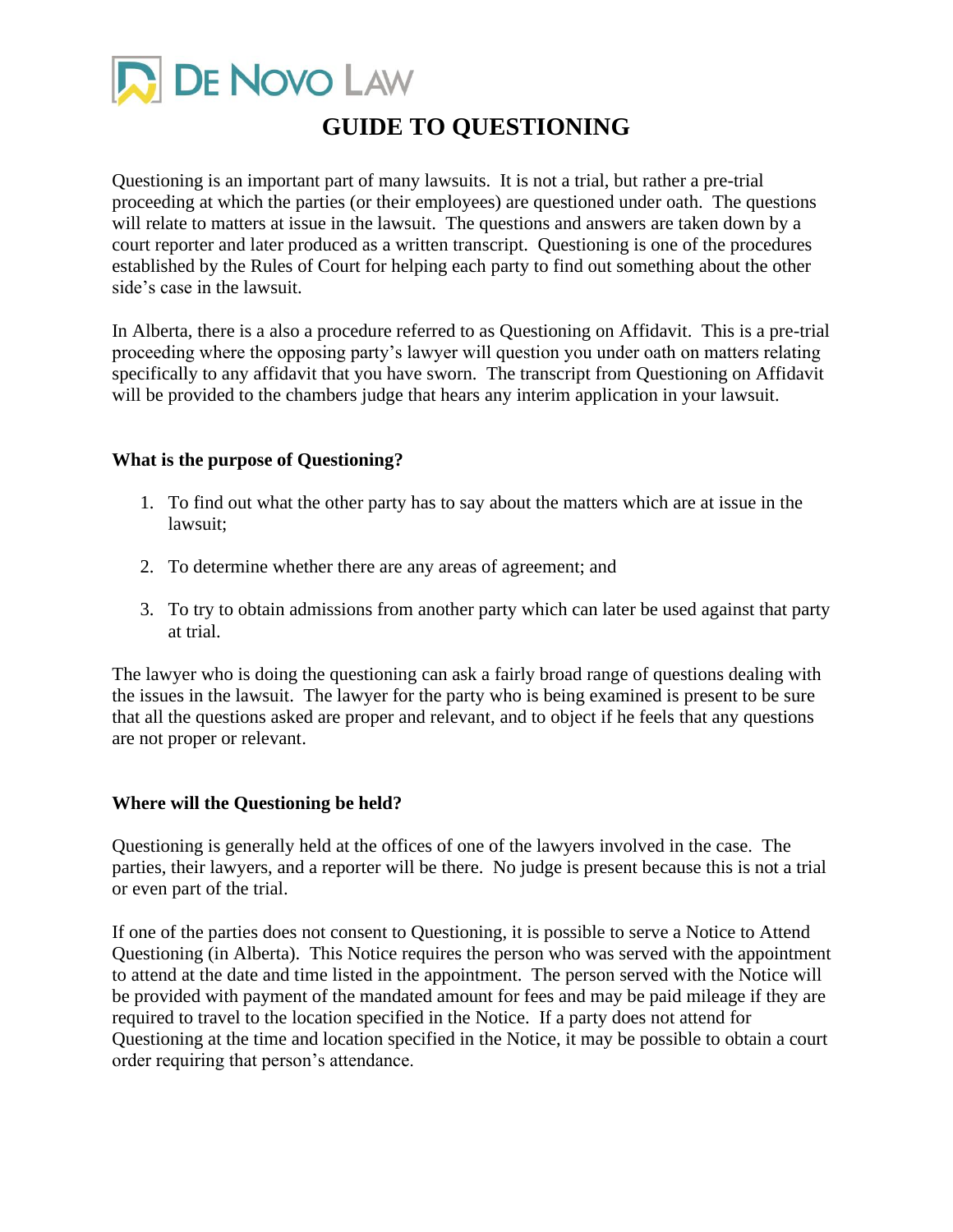If the parties reside in different cities, the parties may agree to hold Questioning at a location that is approximately halfway between the two locales.

# **What are the times for Questioning?**

Questioning is usually held from 10:00 am to 12:00 pm and from 1:00 pm to 4:30pm on the designated days. There will usually be a short break in the morning and in the afternoon. Generally, questioning will be completed in one day, but depending on the complexity of the lawsuit and the number of parties (and/or employees), additional days may be required.

# **What should be done to Prepare for Questioning?**

Questioning is not intended to be a test of your memory and there is little you can do to prepare yourself for it. To the extent possible, we may recommend that you familiarize yourself with the relevant facts in the lawsuit (especially in civil law situations). You will simply be required to answer the questions that are asked of you. If you do not know the answer, you should say that you do not know. If you have the ability to obtain the answer or a document that contains the information requested, we may have the option of providing that information or document to the other party.

#### **Will there be further Questioning?**

In most instances, the answer is no. There may, however, be further Questioning if, for example, after providing any answers to undertakings, the other lawyer has further questions arising from those documents.

#### **What is the Result of Questioning?**

Questioning provides the opportunity to review the strengths and weaknesses of your case and those of the other side. For this reason, many lawsuits are settled after Questioning. Even if there is no settlement, the Questioning serves a very useful purpose because it acquaints us with much of the evidence. It also affords us an opportunity to obtain admissions from the other party which can be used at trial. Before scheduling a matter for Questioning, we will discuss whether the potential benefits of Questioning are worth the time and cost.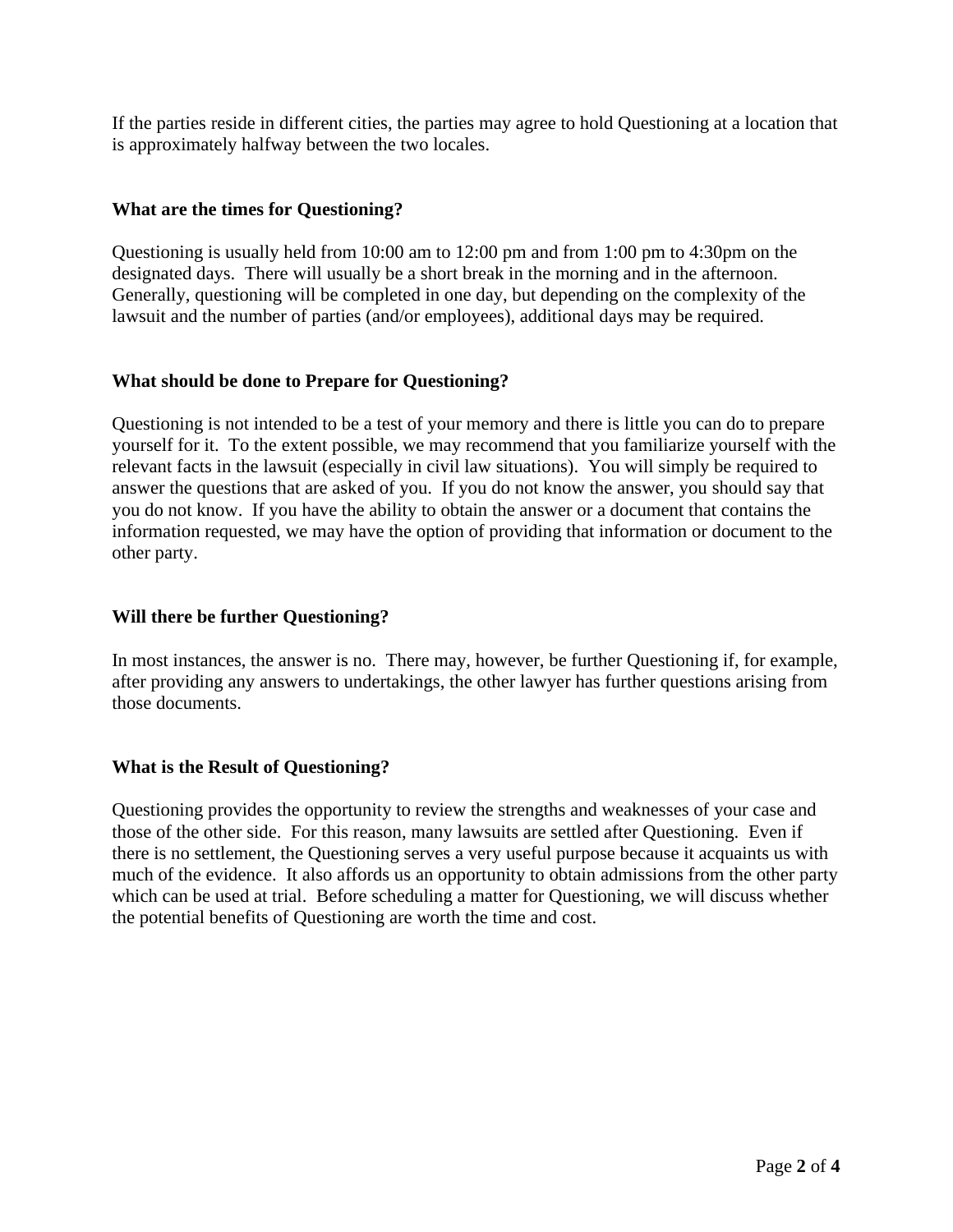# **THE RULES OF QUESTIONING**

There are basic rules which must be remembered by all clients when attending any Questioning process.

# **RULE NO. 1: TELL THE TRUTH**

The first rule of Questioning is to always tell the truth. The oath should make this rule evident but even honest witnesses can become so concerned with what they are "supposed to say" that they forget the simple rule: "Just tell the truth"

When answering questions, just remember this: Don't try to figure out where the examiner is going with his questions, or what he is trying to get at. Don't worry about traps. If you try to fashion your answers to avoid what you think are traps, you will probably get yourself into trouble. If the truth is a trap, then we are already in trouble. No matter what you were asked, just tell the truth. Don't worry about the effect your answer may have on the case. Just answer the question truthfully. If we can't tell the truth and still win this case we should consider settling, right now.

# **RULE NO. 2: ANSWER ONLY WHAT YOU ARE ASKED**

Answer only the question that you are asked. If you can answer with a "yes" or "no", do so. The reason for this rule is obvious. The oral Questioning is intended to become the evidence of the other side. This is not the time for the witness to give reasons, explanations or elaborations which can only serve to educate his opponent and open further lines of inquiry.

Say only "yes or "no" if you can. You may wonder why. Questioning day is not your day in Court. It is not the day when we are going to try to persuade someone that your side of the story is the right one. You are going to testify because you have to. If you didn't have to, I wouldn't let you. You are there because the other lawyer wants to find out what you have to say, and try to get you to admit something which will help him with his case. Accordingly, the less you say the better.

You will find this very difficult to do. Most of the time, we speak to one another to help one another understand. Your purpose in Questioning is to answer questions and nothing more. Resist the urge to elaborate. Say as much as is necessary to honestly answer the question but no more.